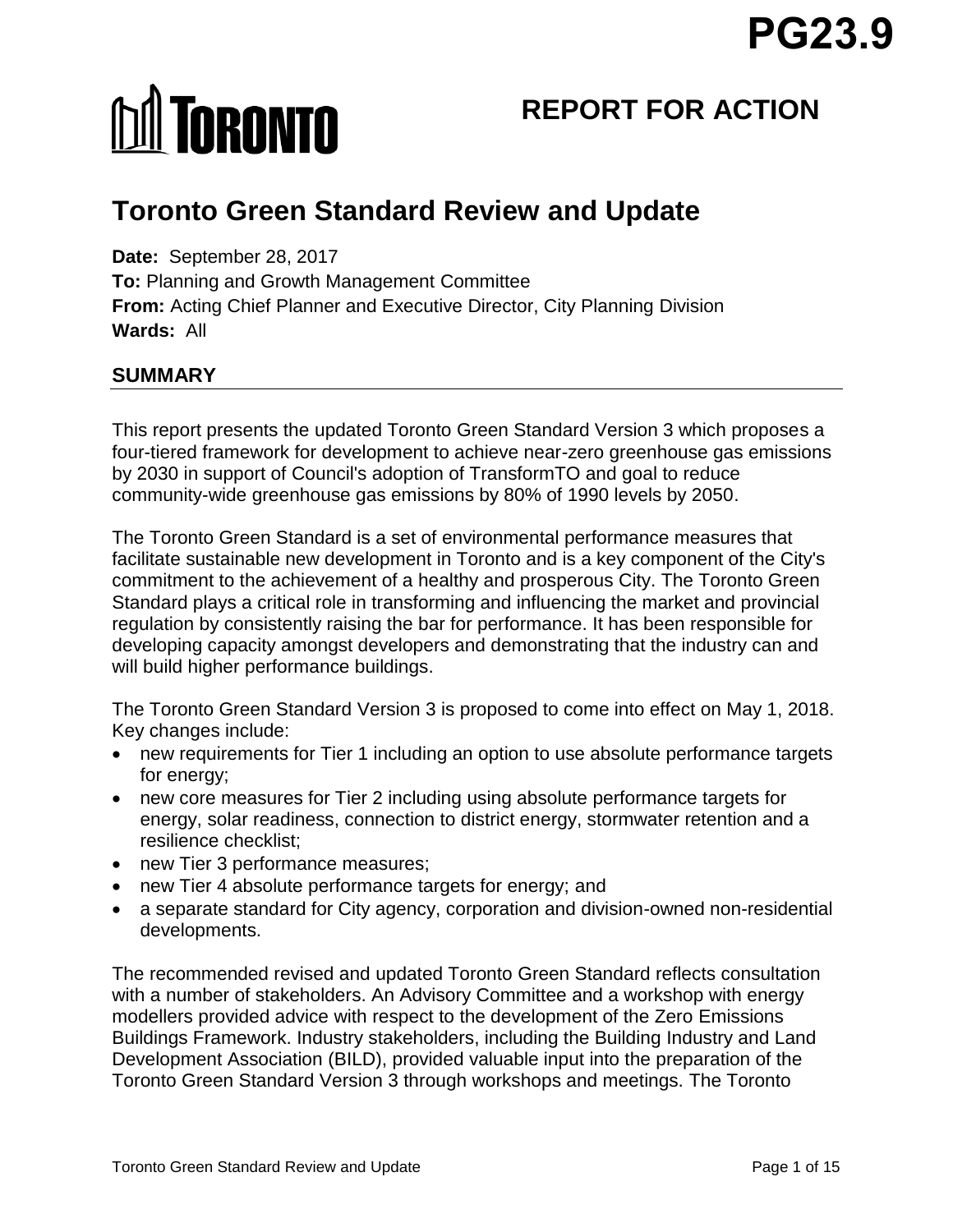Green Standard Version 3 reflects the updated environmental policies of the Official Plan, incorporates improvements resulting from direct experiences in applying the Toronto Green Standard and reflects new and updated City guidelines, policies and regulations.

This report was prepared in consultation with Toronto Building, Environment and Energy, Parks, Forestry and Recreation, Toronto Water, Transportation Services, Solid Waste, Legal Services and Corporate Finance Divisions as well as the Chief Resilience Officer.

# **RECOMMENDATIONS**

The Acting Chief Planner and Executive Director, City Planning Division recommends that:

1. City Council adopt the Toronto Green Standard Version 3 performance measures as shown in Attachment 2: Mid to High-Rise Residential and All Non-Residential; Attachment 3: Low-Rise Residential; and Attachment 4: City Agency, Corporation and Division-Owned Facilities (Non-Residential Uses), to be applied to new development applications under the Planning Act commencing May 1, 2018.

# **FINANCIAL IMPACT**

The Deputy City Manager & Chief Financial Officer has reviewed this report and agrees with the financial impact information.

# **DECISION HISTORY**

On July 4, 5, 6 and 7, 2017 City Council approved the TransformTO report recommending seven long-term goals to realize a low-carbon Toronto in 2050 that achieves an 80 percent reduction in greenhouse gas emissions against 1990 levels, including:

… 100 percent of new buildings are designed and built to be near zero greenhouse gas emissions by 2030; and … design and build all new City-owned facilities to be near zero greenhouse gas emissions by 2026.

<http://app.toronto.ca/tmmis/viewAgendaItemHistory.do?item=2017.PE19.4>

On March 28, 2017, City Council directed that the City's agencies, corporations and divisions apply the Toronto Green Standard Tier 2 Core performance measures to all new buildings and additions greater than 100 square metres gross floor area (GFA), where technically practical and financially feasible, commencing in 2018 with the ten year Capital Budget and Plan; and to further aim to achieve a net-zero energy/emissions target for all new buildings and additions greater than 100 square metres GFA where technically practical and financially feasible commencing in 2018, with the ten year capital Budget and Plan within all procurement processes. Council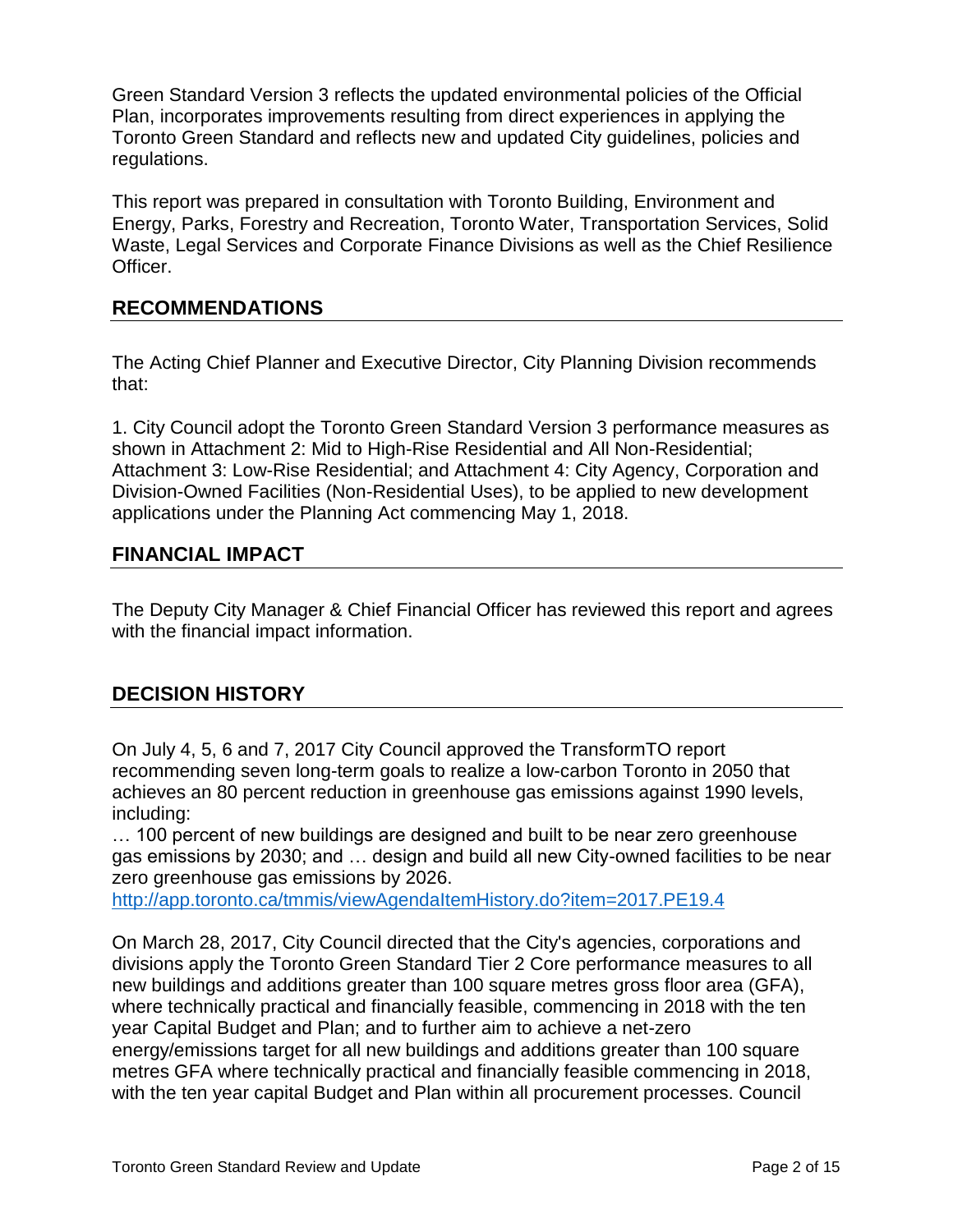also requested a report on the current practices and feasibility of applying the Toronto Green Standard for all City capital projects that do not require site plan approval. <http://app.toronto.ca/tmmis/viewAgendaItemHistory.do?item=2017.PG18.3>

At its July 2013 meeting, City Council adopted the revised Toronto Green Standard Tier 1 and Tier 2 performance measures and directed that minimum Energy Performance standards for Mid-to-High Rise Residential and Non Residential be revised to design building(s) to exceed the energy efficiency requirements of the current OBC by 15 percent for Tier 1 and to achieve at least 25 percent energy efficiency improvement for Tier 2. Council also directed the development of a comprehensive planning approach to address sustainable energy issues posed by development taking into account: … Council's GHG reduction targets for 2020 and 2050 and global best practices in energy efficiency standards for buildings, including the use of Energy Use Intensity-based targets.

<http://app.toronto.ca/tmmis/viewAgendaItemHistory.do?item=2013.PG25.10>

On October 26 and 27, 2009, City Council adopted the two-tier set of performance measures associated with the Toronto Green Standard to be applied to all applications under the Planning Act, with Tier 1 as mandatory and Tier 2 voluntary stretch targets with a 20% development charge refund.

<http://app.toronto.ca/tmmis/viewAgendaItemHistory.do?item=2009.PG32.3>

# **COMMENTS**

The Toronto Green Standard was introduced as a voluntary measure in 2006, became mandatory in 2010 and was revised in 2013 (Toronto Green Standard Version 2). The Toronto Green Standard includes Tier 1 performance measures, required through the planning process and a voluntary Tier 2 standard of higher performance measures which is incented through a development charge refund to eligible applicants. Tier 2 is comprised of core and optional performance measures.

The Toronto Green Standard has proven to be an effective tool to ensure new development is more sustainable and resilient and on target to achieve the City's greenhouse gas (GHG) emission reduction targets. Over 1,300 developments have been required to meet Tier 1 and 20 projects have been certified to Tier 2. Collectively these projects could achieve annual GHG emission reductions of an estimated 115,205 tonnes of CO2e (carbon dioxide equivalent) compared to projects constructed to the Ontario Building Code (OBC).

Perhaps most importantly the Toronto Green Standard has served as an important market transformation tool, leading consecutive progressive changes to the energy efficiency requirements in the OBC over the last 10 years and most recently the basis for many of the proposed changes (as identified in Phase Two Change Proposal for the Next Edition of the Building Code) related to implementation of the Province's Climate Change Action Plan.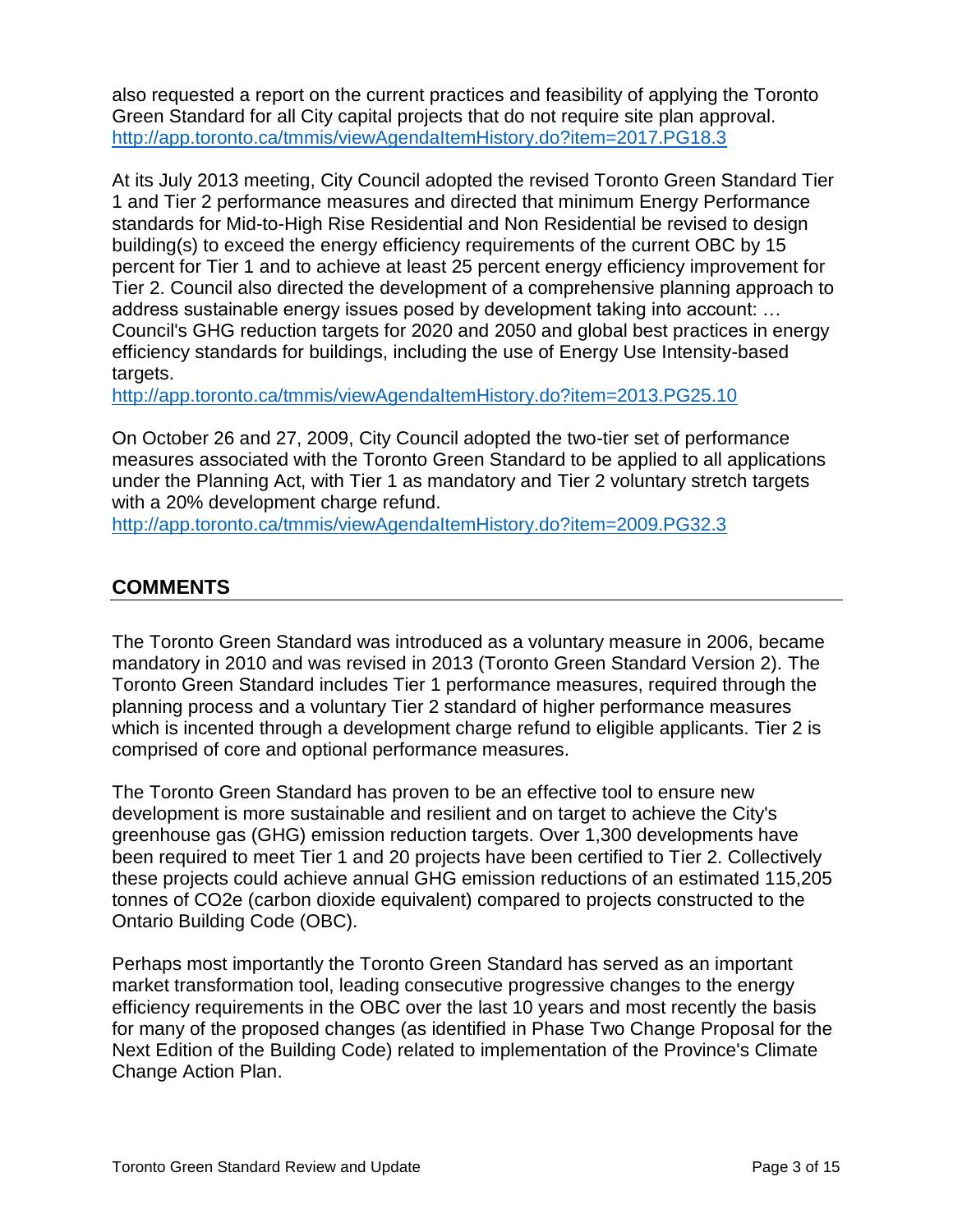Additional information on the Toronto Green Standard and profiled Tier 2 certified projects can be accessed at: [www.toronto.ca/greendevelopment.](http://www.toronto.ca/greendevelopment)

# **Changes to the Toronto Green Standard**

The proposed Toronto Green Standard Version 3 has been revised and updated to:

- reflect Council's goal of reducing greenhouse gas (GHG) emissions;
- new Official Plan (OP) policies and new and updated City guidelines; and
- regulations and improvements resulting from direct experiences in applying the Standard.

The most significant change in the proposed Toronto Green Standard Version 3 is the restructuring of the Energy and GHG Emissions category to introduce a four- tiered framework to provide a clear path to achieve near zero GHG emissions buildings by 2030. This is supported by providing the option to use the absolute performance targets for energy efficiency in Tier 1; requiring Tier 2 applicants to apply absolute performance targets for energy; and introducing two new tiers, Tier 3 and Tier 4, with absolute performance targets for energy for each tier. Absolute performance targets are Energy Use Intensity (TEUI), Thermal Demand Intensity (TEDI - heating demand) and Greenhouse Gas Intensity (GHGI) and are described in more detail in the section on Zero Emissions Buildings Framework.

The updated Toronto Green Standard is included as the following attachments to this report: Attachment 2 - Mid to High-Rise Residential and All Non-Residential; Attachment 3 - Low-Rise Residential; and Attachment 4 - City agency, corporation and division-owned facilities (Non-Residential Uses). Changes by tier are summarized below:

#### **Proposed Tier 1 Changes**

Tier 1 measures are required through the planning process.

Energy and GHG Emissions:

Mid to high rise residential and all non-residential development:

- 15% improvement above the 2017 OBC (enhanced); or
- new option to meet the Tier 1 absolute performance targets by building type, as identified in Table1 of Attachment 2.

Low-rise residential buildings with greater than five dwelling units:

new requirement to register for the Energy Star for New Homes, version 17.

Air Quality:

- new requirement of 15% reduction of single occupancy trips through multi-modal infrastructure and Transportation Demand Management; and
- new requirement that 20% of parking spaces to be fully charged electric vehicle spaces.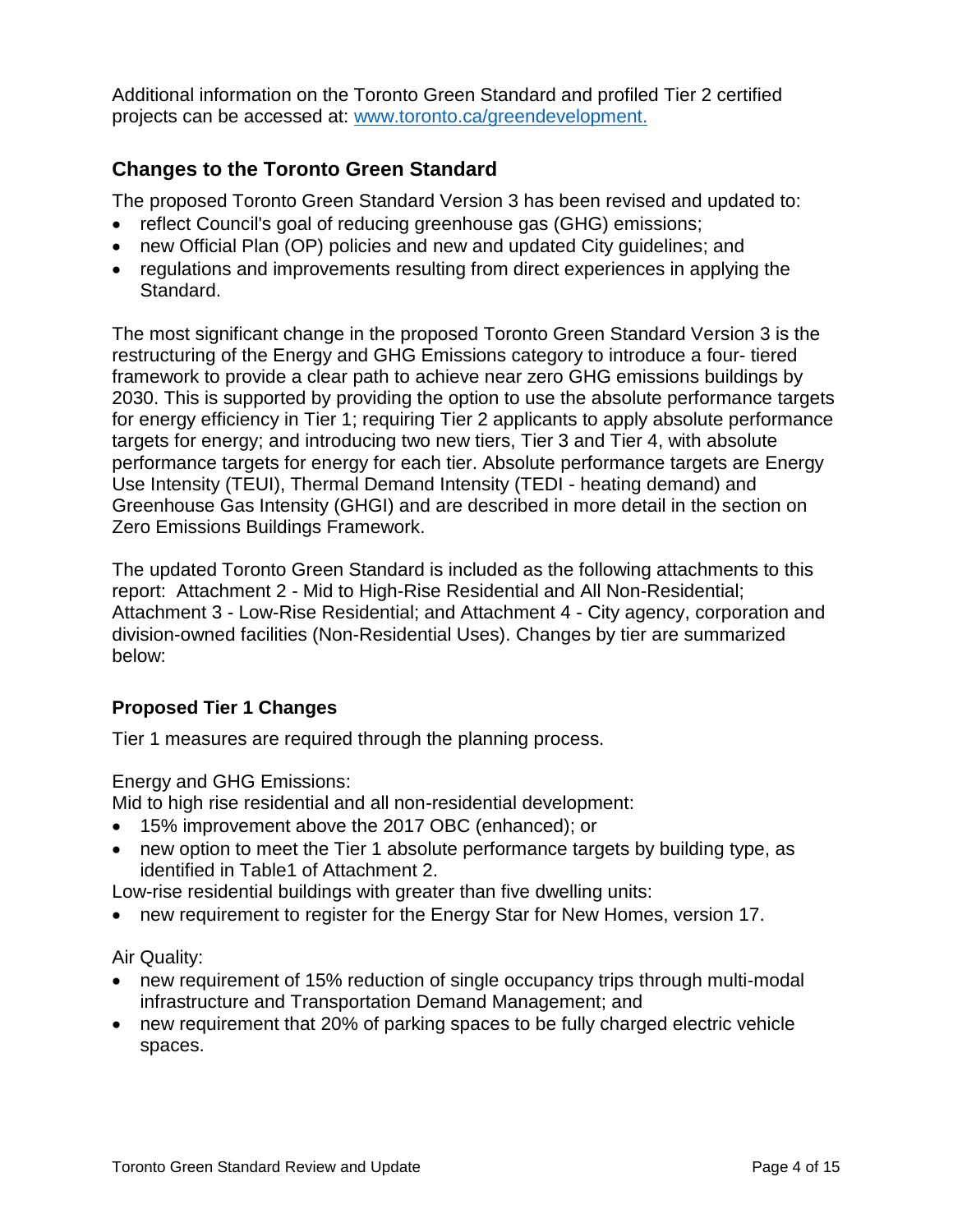Water Balance, Quality and Efficiency:

 no changes are proposed; the performance measures may be amended when the Wet Weather Flow Management Guidelines are updated, anticipated in 2018.

#### Ecology:

- enhanced requirement that planting within natural heritage and ravine areas increase from 50% to 100% native plant material;
- new requirement for a stewardship plan where setbacks are required;
- change formula for provision of soil for tree planting (enhanced);
- enhanced requirements to treat additional areas to avert potential fly-through collisions (i.e. where clear glass corners meet) for birds;
- new requirement that balcony glass for low-rise residential development greater than five dwelling units be bird-friendly; and
- enhanced requirement that exterior lighting fixtures must be 'Dark Sky' compliant, meaning fixtures certified by the International Dark Sky Association to minimize light pollution.

Solid Waste:

 new requirement that all garbage is compacted consistent with the current solid waste guidelines for new development.

## **Proposed Tier 2 Changes**

Tier 2 is a voluntary advanced level of site and buildings performance accompanied by the development charges refund incentive as applicable.

#### Energy and GHG Emissions:

Mid to high rise residential and all non-residential development:

- new core measure to design the building to meet or exceed the TEUI, TEDI and GHI targets as provided in Table 1 of Attachment 2;
- new core measures include: solar readiness, district energy connection (where available), benchmarking and reporting, best practice commissioning, air tightness testing and the completion of a resilience checklist; and
- new optional measures include: additional back-up power and an increase in the requirement for solar PV or solar thermal for private buildings.

Low rise residential buildings greater than five dwelling units:

 enhanced core measure to certify and label projects to Energy Star for New Homes, version 17 (NRCan) standards.

If and when the proposed Ontario Building Code changes come into effect the following performance measures may be adjusted to reference OBC standards: solar readiness; airtightness testing; building commissioning and sub-metering and electric vehicle charging requirements for multi-unit residential buildings (MURBs).

#### Air Quality:

 new optional measure for provision of additional publicly accessible bicycle parking spaces or provision of a publicly accessible bicycle parking shelter; and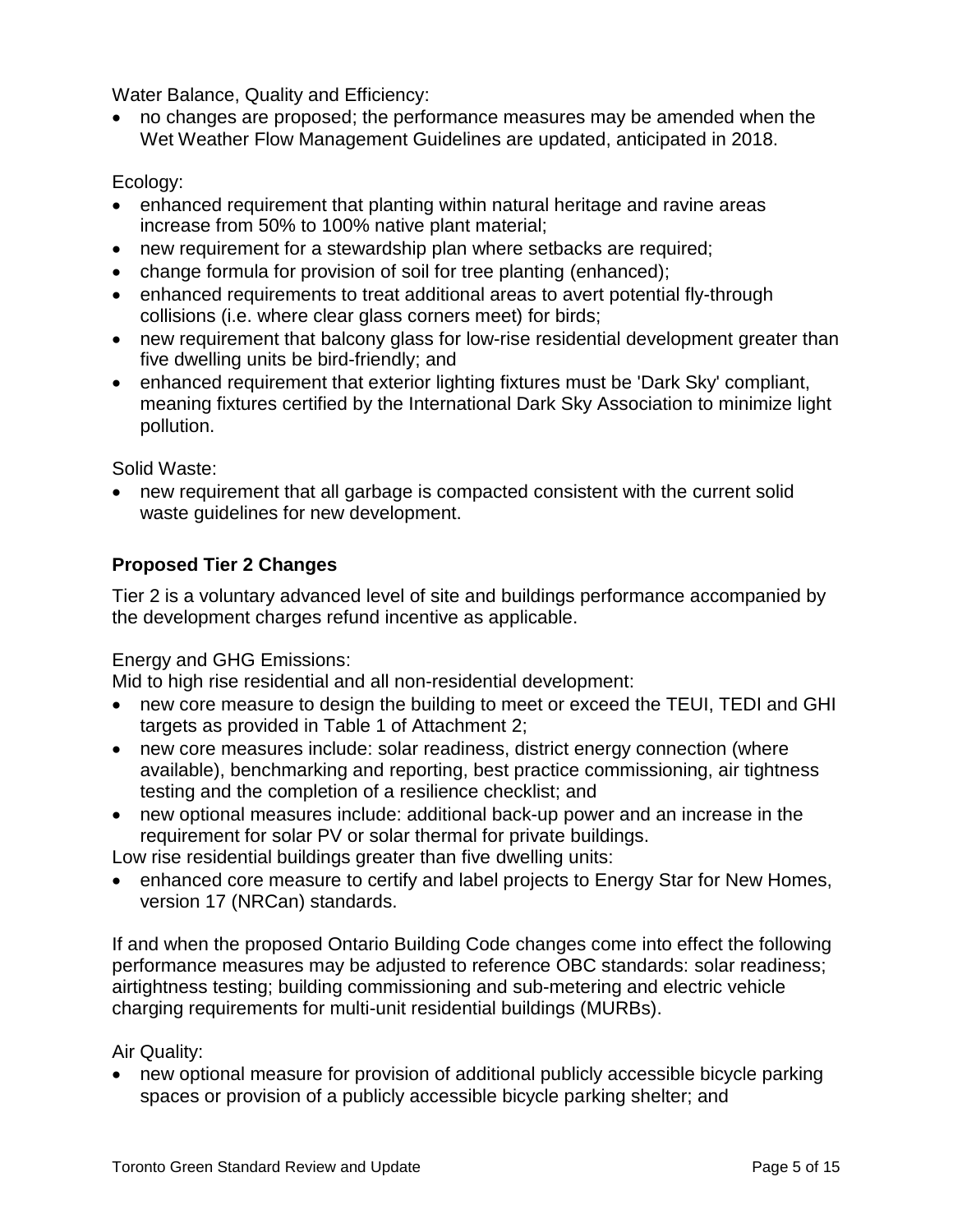new optional measure for enhanced transportation demand management and electric vehicle parking spaces.

Water Balance, Quality and Efficiency:

- new core measure of 10 mm storm water retention (previously an optional measure); and
- enhanced core requirements include increased water efficiency for fixtures from 30% to 40% and increased water efficiency for irrigation from 50% to 60%.

#### Ecology:

 new optional measures to enhance biodiversity, tree protection and tree growth and support the development of pollinator habitat at-grade and on green roofs.

Solid Waste:

- new core measure for 75% reduction in construction waste to landfill (previously this measure was optional; and
- new core measure for dedicated areas for the collection of household hazardous (was optional in Version 2).

#### **Proposed New Tier 3 Performance Measures**

Energy and GHG Emissions:

Mid to high rise residential and all non-residential development:

 design the building to meet or exceed Tier 3 absolute performance targets as set out in Table 2 Attachment 2.

Low-rise residential buildings with greater than 5 dwelling units:

 design and construct the building to be Net Zero ready in accordance with the Canadian Home Builders' Association (CHBA) Net Zero Home Labelling Program.

Water Balance, Quality and Efficiency:

- stormwater runoff retention of 25 mm of rainfall: and
- installation of water efficient fixtures to achieve at least 50% reduction in potable water consumption.

Solid Waste

at least 95% of construction waste be diverted from landfill.

#### **Proposed New Tier 4 Performance Measures**

Energy and GHG Emissions:

Mid to high rise residential and all non-residential development:

 design the building to meet or exceed Tier 4 absolute performance targets as set out in Table 2 Attachment 2.

Low-rise residential buildings with greater than 5 dwelling units:

 design and construct the building in accordance with the CHBA Net Zero Home Labelling Program or Passive House.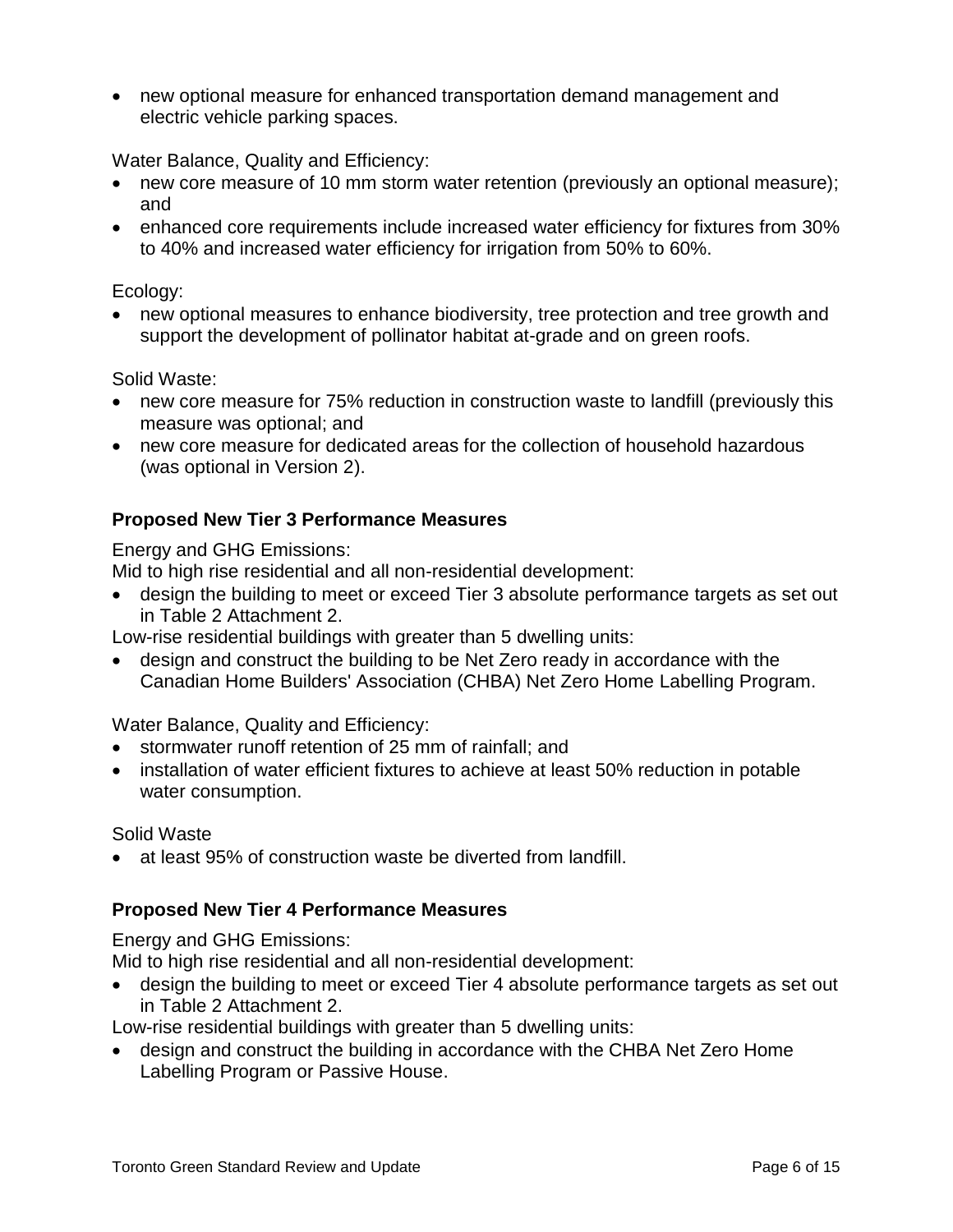## **Separate City Agency, Corporation and Division Owned Development Standard**

The revised Toronto Green Standard Version 3 includes a separate standard for City agency, corporation and division (ACD)-owned non-residential facilities (see Attachment 4) which consolidates Tier 1 and Tier 2 requirements. In March 2017 Council directed that City (ACD)-owned facilities apply Toronto Green Standard Tier 2 Core performance measures (in addition to Tier 1 measures). Toronto Green Standard Version 3 consolidates the Tier 1 performance measures specific to City (ACD)-owned facilities (renewable energy, green roofs, bird friendly); and Tier 2 Core performance measures into one standard for non-residential City (ACD)-owned facilities. This standard includes the proposed new Tier 2 Core requirements as described above, as well as new measures requiring city facilities to provide additional publicly accessible bicycle parking where within close proximity to transit, cool roofs on roof areas where a green roof is not provided, biodiverse green roofs to support pollinators and 72-hour back up power generation. New City ACDs residential development will follow the Tier 1 and Tier 2 Core requirements set out in the applicable residential standard (Attachments 2 and 3).

Given their wide diversity of form, use and specific energy use characteristics (from childcare centers, recreation centres, data centres, police, fire and ambulance stations) a set of TEUI, TEDI and GHGI targets will be developed by the Chief Corporate Officer in consultation with City Planning and appropriate City agencies, corporations and divisions to assist in delivering on Council's direction to design and build all new Cityowned facilities to be near zero greenhouse gas emissions by 2026.

# **Review and Consultation for Toronto Green Standard Version 3**

In preparation of the proposed Toronto Green Standard Version 3, studies were undertaken on Global Best Practices, a Zero Emissions Buildings Framework and a comparison of the Toronto Green Standard to LEED v4.

# **Global Best Practices in Energy Efficiency Standards**

A review of global best practices in energy efficiency standards for buildings was undertaken in response to the 2013 Council direction to undertake a comprehensive approach to sustainable energy issues posed by development. The review involved a detailed assessment of twelve mandatory and seven voluntary standards, policies or programs from across Europe, North America and Canada. The selected best practices and their qualities that lend to improving energy efficiency standards in Toronto are outlined in the Global Best Practices in Energy Efficiency Policy study report. [https://www1.toronto.ca/City%20Of%20Toronto/City%20Planning/Developing%20Toron](https://www1.toronto.ca/City%20Of%20Toronto/City%20Planning/Developing%20Toronto/Files/pdf/TGS/Global%20Best%20Practices%20in%20Energy%20Efficiency%20Policy%20July%2016%202015.pdf) [to/Files/pdf/TGS/Global%20Best%20Practices%20in%20Energy%20Efficiency%20Polic](https://www1.toronto.ca/City%20Of%20Toronto/City%20Planning/Developing%20Toronto/Files/pdf/TGS/Global%20Best%20Practices%20in%20Energy%20Efficiency%20Policy%20July%2016%202015.pdf) [y%20July%2016%202015.pdf](https://www1.toronto.ca/City%20Of%20Toronto/City%20Planning/Developing%20Toronto/Files/pdf/TGS/Global%20Best%20Practices%20in%20Energy%20Efficiency%20Policy%20July%2016%202015.pdf)

#### **Zero Emissions Buildings Framework**

Building on the Global Best Practices Review the Zero Emissions Buildings Framework study was undertaken in partnership with The Atmospheric Fund (TAF). The Framework identifies a pathway to near-zero emissions building construction by 2030 in order to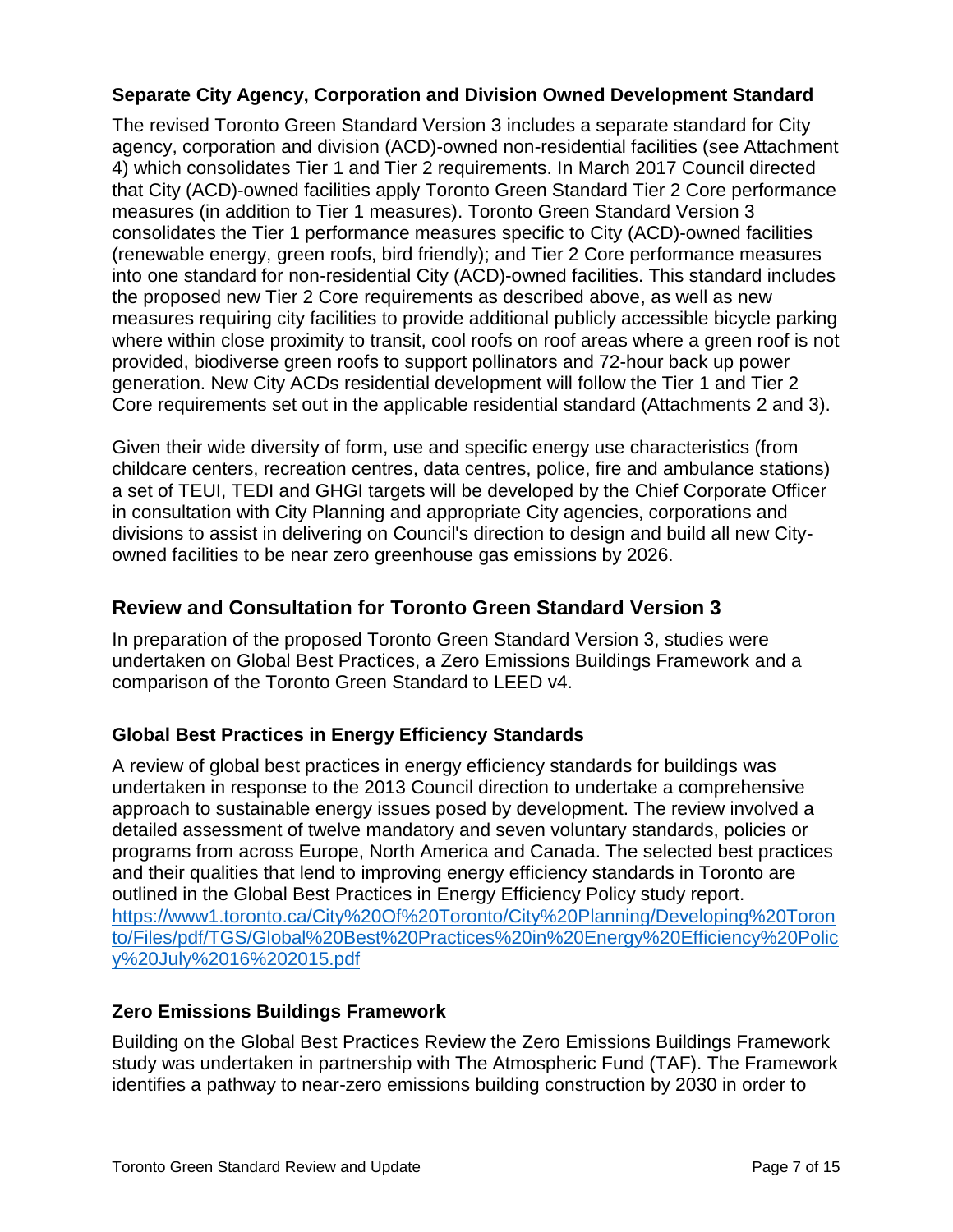help the City meet its 2050 GHG reduction goals and provide the development industry with a clear understanding of future requirements. A 'near zero emissions' building is one where all measures have been taken to significantly decrease energy loads, apply passive design principles, improve efficiency of mechanical systems and connect to low carbon fuel sources.

Development of the Zero Emissions Buildings Framework involved the use of modelling and analysis to devise building performance targets for the five most common building types being constructed in Toronto including: high rise multi-family residential; mid-rise residential; commercial office; commercial retail and mixed use residential high rise.

The study recommended a shift to the application of absolute performance targets using Energy Use Intensity (TEUI), Thermal Demand Intensity (TEDI - heating demand) and Greenhouse Gas Intensity (GHGI) targets by building type. These performance targets help to reduce the gap between building design and actual energy use and GHG emissions in operations. The TEUI, TEDI and GHGI absolute performance targets proposed for Tier 2+ developments is a change from the current Toronto Green Standard approach of submitting an energy model demonstrating performance in relation to a 'reference building' (for example, Tier 2 as 25% above OBC).

To get to near-zero emissions a four-tier set of targets was proposed. What this means is that in 2022 Tier 2 will become the required Tier 1, in 2026 Tier 3 will become Tier 1 and in 2030 Tier 4 will become Tier 1 to provide a clear and transparent pathway for the buildings industry to achieve the 'near zero emissions' goal by 2030. This would be dependent upon Council approval of an updated Toronto Green Standard every 4 years and would apply to applications submitted after the respective implementation date.

This direction aligns with the efforts and commitments of the City of Vancouver, which has recently implemented their Zero Emissions Buildings Plan and the Province of British Columbia which has adopted the BC Energy Step Code. It also aligns with the Canada Green Building Council Zero Carbon Building Standard released in June 2017. These and other actions being taken across the country contribute to a cross-Canadian movement to improve building codes and performance standards using similar metrics. These performance metrics have been shown to be successful in Europe and in recent updates to North American codes in reducing building energy use and greenhouse gas emissions.

The Zero Emissions Buildings Framework study undertook a capital cost analysis for achieving the recommended performance targets summarized in Table 1. Commercial retail construction cost premiums are higher because cost per floor area is typically the lowest among building types resulting in performance measures having a higher impact on overall construction costs.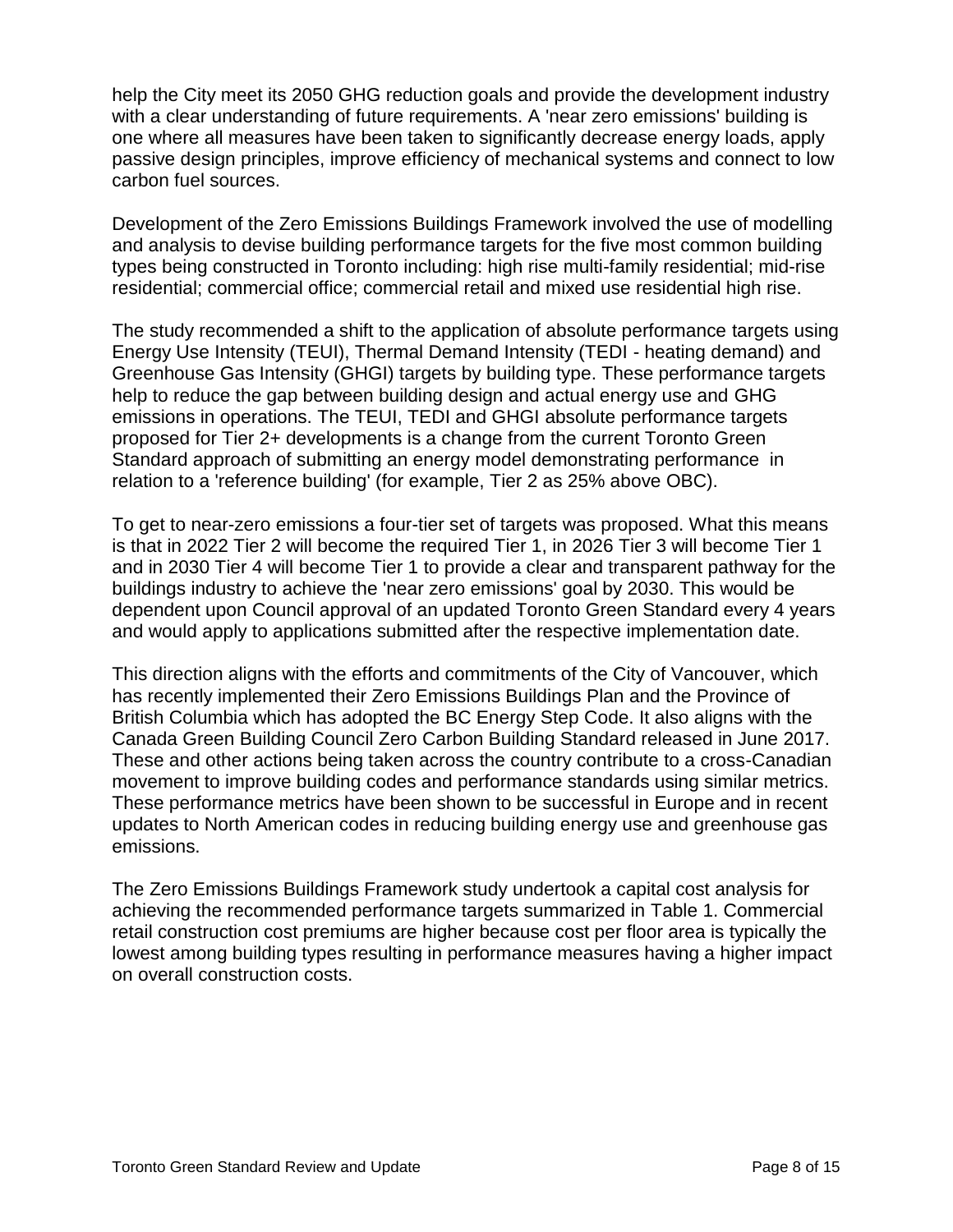| Performance level | Overall % change in Construction costs over OBC (SB-10 2017) |                   |
|-------------------|--------------------------------------------------------------|-------------------|
|                   | Residential and commercial office                            | Commercial retail |
| Tier 1            | $0.5 - 2.3%$                                                 | 0.7%              |
| Tier <sub>2</sub> | $2.1 - 3.5\%$ *                                              | 6.5%              |
| Tier 3            | $3.0 - 6.0\%$                                                | 8.2%              |
| Tier 4            | $3.6 - 4.9%$                                                 | 16.9%.            |

Table 1. Construction cost premiums for proposed Tier 1-Tier 4 energy targets

# **Buildings Resilience**

As part of the work on the Zero Emissions Building Framework, the four proposed tiers were modelled for their impact on resilience to power interruptions under winter conditions during a 72 hour black-out and a 2 week prolonged power outage during summer or winter. The outputs demonstrated that buildings constructed with improved envelope performance are able to allow people to shelter in place for longer periods of time than in conventional buildings. For example, a multi-unit residential building built to the proposed Toronto Green Standard Version 3 Tier 2 would maintain a temperature of 7.6 degrees C over the 2 week period compared to a temperature of 1 degree C of a building built to the 2017 OBC, or 18.3 degrees for Tier 4.

This work is presented in the following study report Zero Emissions Buildings Framework available at:

[https://www1.toronto.ca/City%20Of%20Toronto/City%20Planning/Developing%20Toron](https://www1.toronto.ca/City%20Of%20Toronto/City%20Planning/Developing%20Toronto/Files/pdf/TGS/Zero%20Emissions%20Buildings%20Framework%20Report.pdf) [to/Files/pdf/TGS/Zero%20Emissions%20Buildings%20Framework%20Report.pdf](https://www1.toronto.ca/City%20Of%20Toronto/City%20Planning/Developing%20Toronto/Files/pdf/TGS/Zero%20Emissions%20Buildings%20Framework%20Report.pdf)

# **Toronto Green Standard LEED v4 Comparison**

A comparison of the Toronto Green Standard V2 to LEED v4 was undertaken in order to align the Toronto Green Standard with the most recent LEED green building standard. The review included comparison to the new Canada Green Building Council Zero Carbon Standard, Toronto Zero Emissions Buildings Framework, the Well Building Standard and the Living Building Challenge. Suggested revisions have been incorporated in the revised performance measures. The work also involved development of a new Toronto LEED supplement which sets out equivalent Toronto Green Standard/LEED performance measures where appropriate, making it easier for Tier 2+ projects to meet LEED certification.

# **Consultation**

Phase 1

Initial consultation focussed on the Energy and GHG Emissions performance measures to address Council's GHG reduction targets. This involved internal and external advisory committees and industry consultation.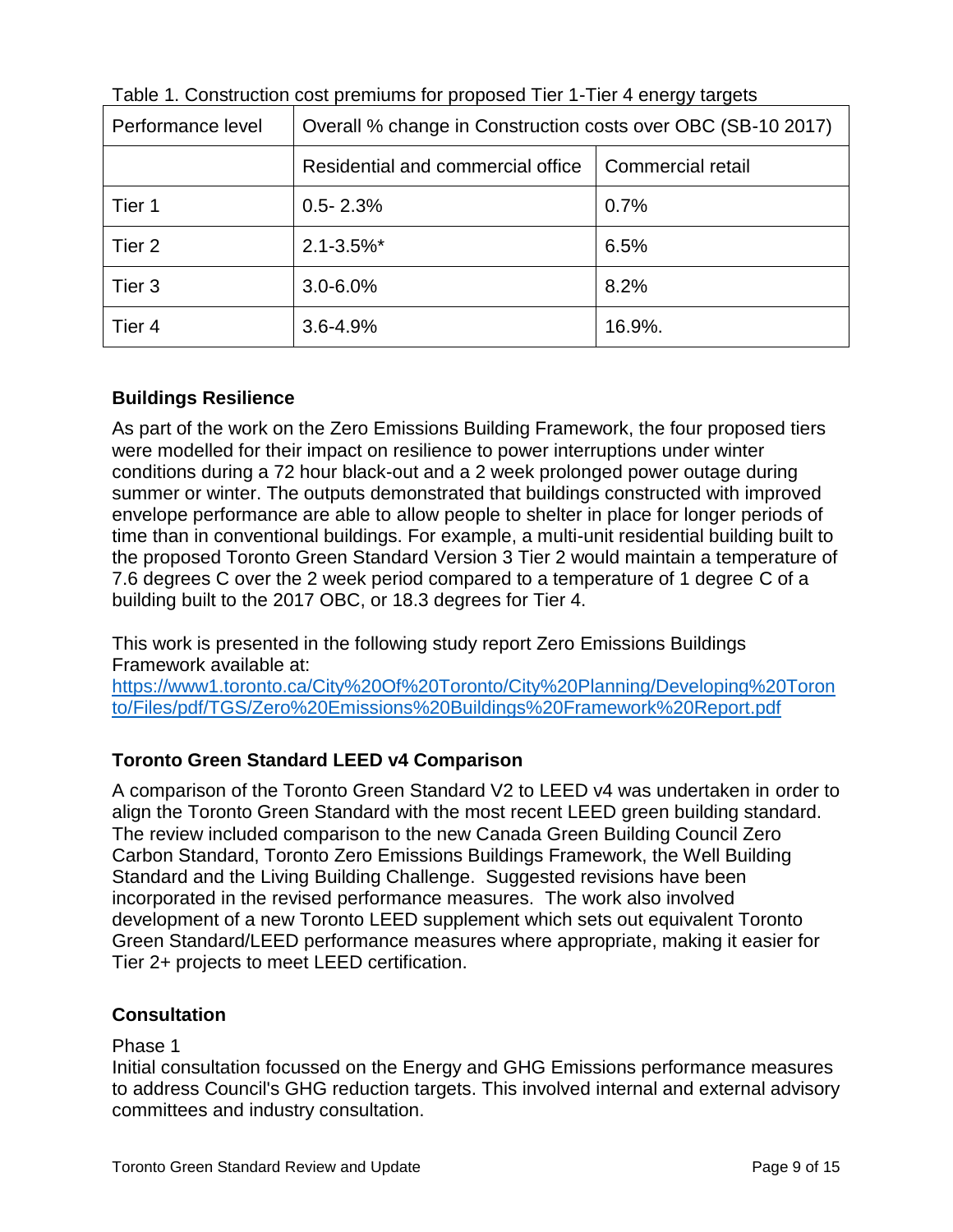The external Advisory Committee included a cross section of industry experts shown on Attachment 1. The Committee provided input on the development of the Zero Emissions Buildings Framework and vetted the modelling and cost scenarios and proposals. In addition, two workshops were held with consultants and designers to provide technical advice and feedback on the buildings modelling.

Further consultation held with the Toronto energy modelling association (IBPSA-Canada-GTHA) and the Canada Green Building Council informed technical revisions to the Framework.

Overall the response from these groups on the Framework was well received and supported on the basis that it provides clarity and transparency on the long-term direction that the City is taking and will improve building design and performance. However, it was strongly noted that the higher tiers of energy performance may need financial incentives in order to be reachable and achievable in the short term. Consultation on the Framework results were also held with the Ministry of Municipal Affairs to inform OBC proposed changes.

#### Phase 2

The second phase of consultation focussed on the Toronto Green Standard non-energy categories. Expert stakeholders (identified in Attachment 1) provided feedback on the efficacy of Toronto Green Standard Version 2 standards as well as generating ideas for future directions.

Consultation meetings with (BILD) were held in the spring to review the results of the Zero Emissions Buildings Framework study and in late summer to review the proposed new Toronto Green Standard performance measures. Members' comments focused on the updated performance measures for the voluntary Tier 2 standard and a need for an 'incentive package' to support the voluntary higher performance standards of Tier 3 and Tier 4. Currently Tier 2 applicants are eligible to receive a refund of development charges which is intended to entice 'leading edge' developers to raise the bar and deliver higher performance buildings. The development charge refund assists in mitigating the cost for industry leaders in addressing more challenging performance measures. BILD also suggested the need for a longer lead time for application of the Toronto Green Standard and this request has been addressed in the proposed implementation date of May 1, 2018.

#### **Proposed Changes to Ontario Building Code**

On July 14, 2017 the Province issued 'Potential Changes to the Ontario's Building Code' for consultation. The consultation documents identify that the proposed changes provide an opportunity to build on provincial leadership in energy efficiency standards, GHG emissions reductions from the building sector and assist with implementation of the province's Climate Change Action Plan commitments. The proposed OBC changes include: long-term energy efficiency targets for new net zero carbon emissions for small buildings that will come into effect by 2030; increasing the use of electric vehicles by requiring that all new houses and workplaces are equipped with electric vehicle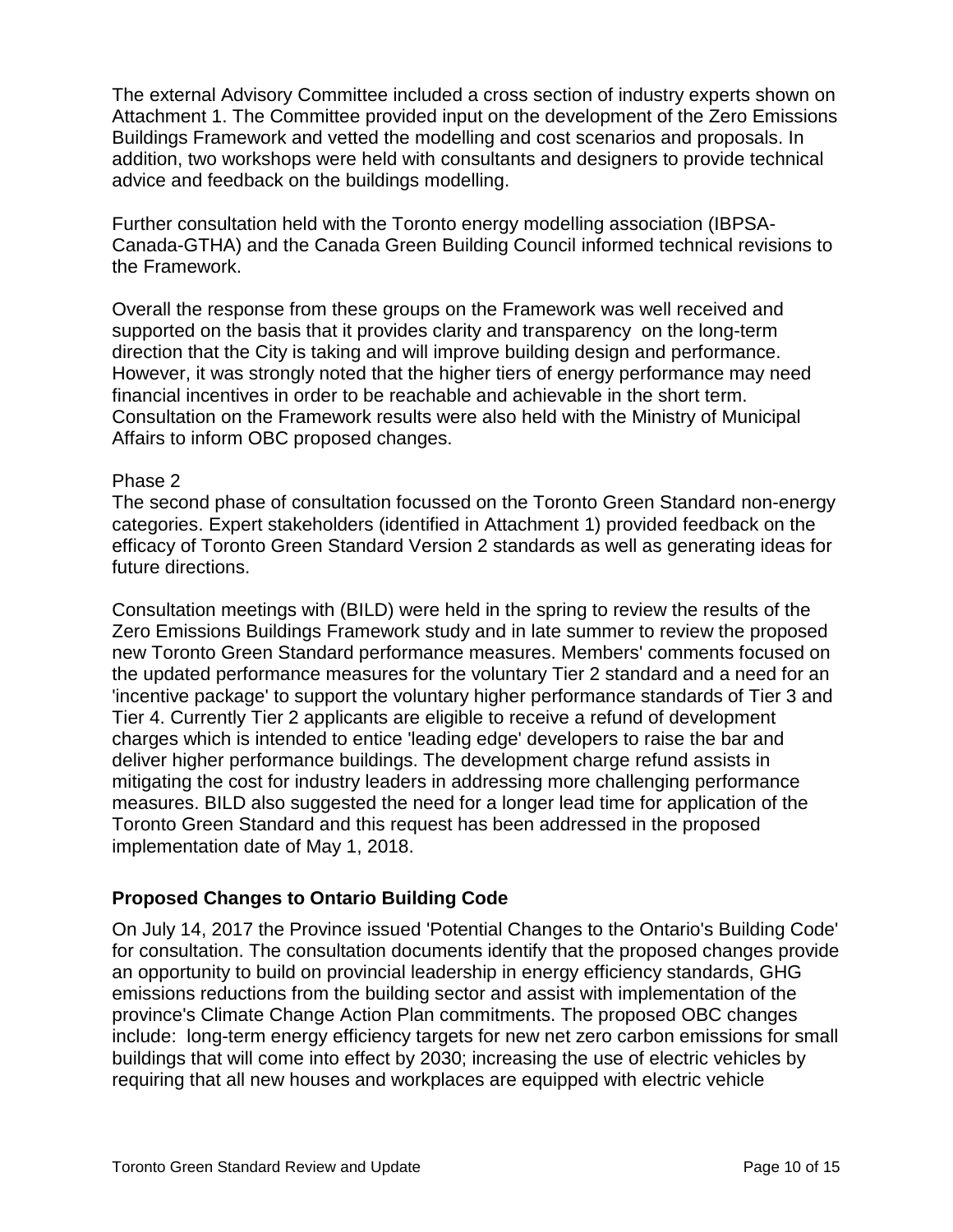charging infrastructure; and the technical standards related to municipal bylaws for green standards.

Many of the performance measures recommended in the Zero Emissions Buildings Framework study served as the basis for the proposed changes to the OBC related to implementation of the Province's Climate Change Action Plan, including envelope performance, air tightness, thermal bridging and solar PV.

The Chief Building Official's report on the City's response to the proposed changes to the OBC will be presented in a separate report at the October 12, 2017 Planning and Growth Management Committee. That report notes that the province is only proposing to include technical standards for green and reflective roofs in the OBC at this time. The report recommends that the City request the Province continue to expand the list of items to include incremental energy efficiency provisions (ie. stepped energy performance requirements) to achieve energy efficient buildings beyond the province's base Building Code. This would support both the Province's and the City's GHG emissions targets. City Planning supports this recommendation.

The proposed Toronto Green Standard Version 3 performance measures in Attachments 2, 3 and 4 are aligned with proposed changes to the Ontario Building Code.

#### **TransformTO: Climate Action of a Healthy, Equitable and Prosperous Toronto the Pathway to a Low Carbon Future**

Adopted by Council in July 2017, TransformTO provides a comprehensive approach to achieving Toronto's goal of reducing greenhouse gas emissions by 80% of 1990 levels by 2050. The report is clear that bold action is required to transform the City's urban systems - buildings, energy, transportation and waste - to meet the 2050 target. The report sets out specific goals and timelines based on the results of detailed technical modeling of 36 actions and their relative impact. The modelling work noted that without immediate action the City can expect to fall short of its 2050 GHG reduction goal by 8.7 million tonnes.

The TransformTO modelling identified that 53% of GHG emissions in Toronto can be attributed to buildings. The TransformTO modelling assumptions for buildings was based on the Zero Emissions Buildings Framework work undertaken by the City Planning Division.

#### **Implementation**

Currently the City supports and invests in higher performance buildings through the Tier 2 incentive program and staff consultation and advice.

The Tier 2 development charge refund program, in place since 2010, is intended to incent leading edge developments achieving higher standards of environmental performance. The program has been successful and many of these developments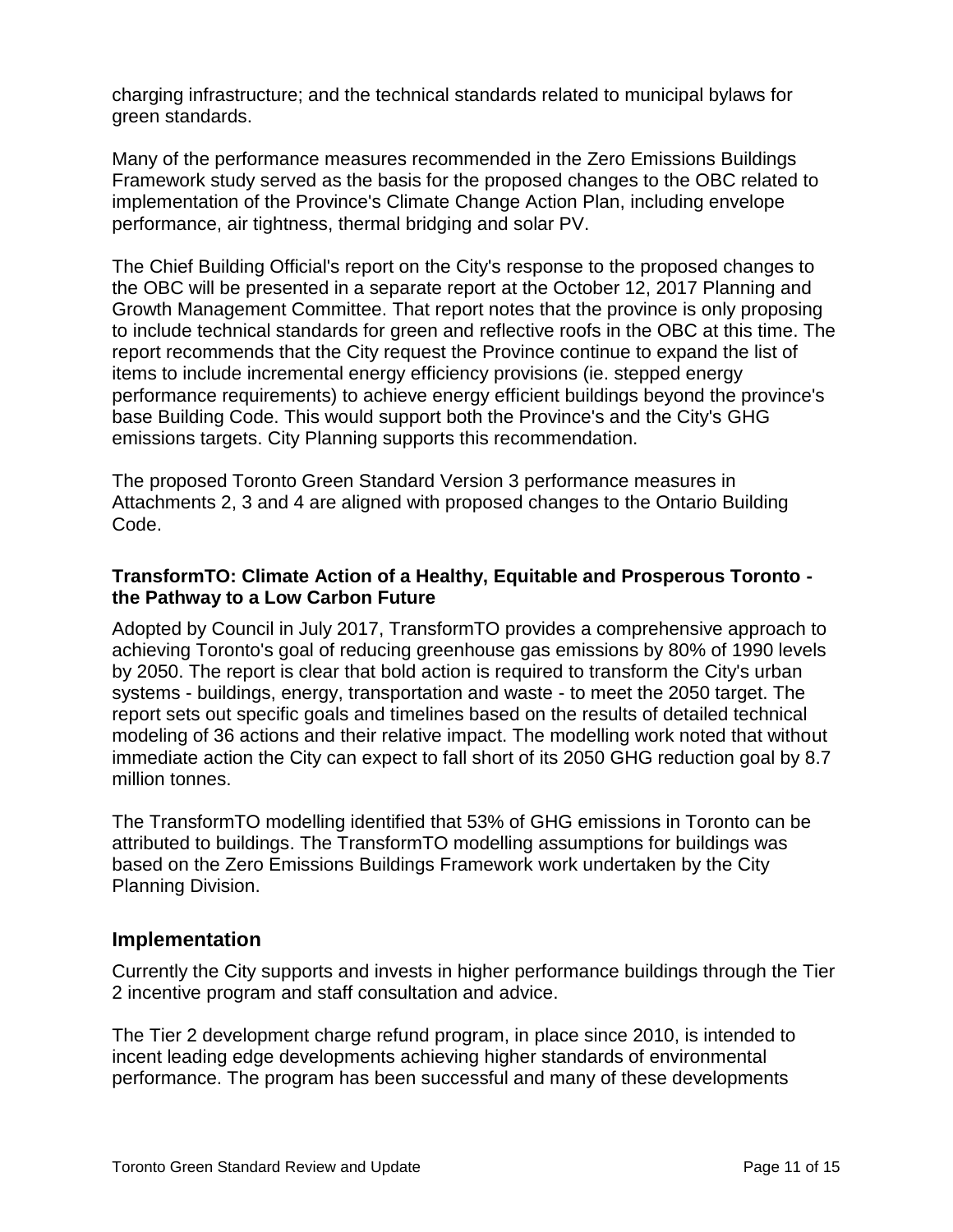perform above the Tier 2 performance measure. On average, the completed and certified Tier 2 projects have achieved the following performance:

- 85% of the site at-grade treated to reduce urban heat island;
- 40% energy efficiency above the applicable building code;
- 39% reduction in potable water from fixtures;
- 62% reduction in water use for irrigation; and
- minimum of 75% reduction in construction waste going to landfill.

Tier 1 and Tier 2 Toronto Green Standard energy performance requirements are supported through review and consultation with the Environment and Energy Division (EED). EED provides advice to developers and information on additional financial tools such as the saveONenergy High Performance New Construction Program (a utility incentive program administered by the City's Better Buildings Partnership New Construction Team). To support the transition to a target-based approach to energy efficiency, new Energy Modelling Guidelines have been developed.

To achieve near-zero emissions buildings and supplement and transform the market, it is important that financing for early adopters, demonstration (pilot) projects, education and training for designers, energy modellers and builders be provided. To this end, the City will undertake a comprehensive review of potential incentives in order to support the Tier 3 and Tier 4 energy performance measures. Partnerships with utilities (including Enbridge), the Ontario Green Fund (2018, 2019 program), which distributes proceeds collected though the Ontario Cap and Trade market and the Carbon Impact Initiative, an industry lead consortium will be explored.

The City will also explore a potential partnership with Evergreen to develop curriculum and training for professionals at the planned Future Cities Centre located at Evergreen Brickworks. The 'Future Cities Centre' is intended to serve as a year-round hub supporting a nation-wide network to accelerate new innovations, practices and policies that create inclusive, low carbon cities of the future. To help accelerate change and drive market transformation, it will develop a training program 'The Institute for Climate Change Education' targeting building operators, urban designers, policy makers, planners and engineers and others on designing and operating low carbon buildings. The Centre will provide a living lab that helps to advance TransformTO and zero emissions buildings objectives.

In response to the Council direction to report on the current practices and feasibility of applying the Toronto Green Standard for all City capital projects that do not require site plan approval, the Chief Corporate Officer in consultation with City Planning and Parks, Forestry and Recreation, is developing a protocol for implementation of Toronto Green Standard when site plan does not apply.

# **Conclusion**

The Toronto Green Standard is a key component of the City's commitment to sustainable development and the achievement of a healthy, equitable and prosperous City. The updated Toronto Green Standard introduces a clear pathway for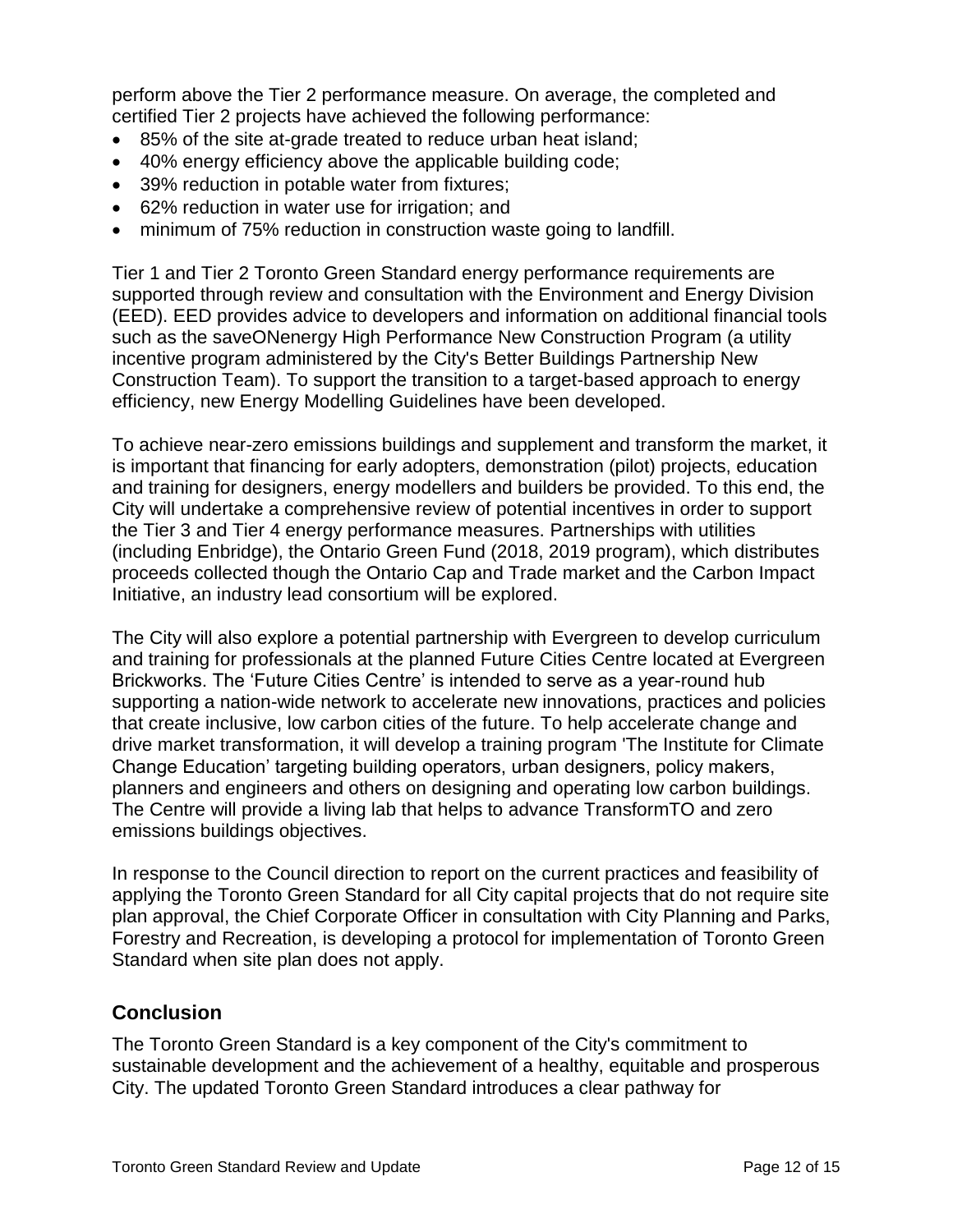developments to achieve near zero emissions buildings by 2030. New or enhanced Tier 1 requirements and Tier 2 core measure aim to strengthen the performance of new development to reduce the impact on municipal infrastructure and to support more resilient buildings. In addition, new Tier 3 performance measures for new construction and a Tier 4 energy performance target have been introduced to the standard. The updated performance measures directly support the goals of the TransformTO and the 100 Resilient Cities initiatives and reflects the objectives of the proposed changes to the OBC and the Provincial Climate Change Action Plan.

# **CONTACT**

Jane Welsh, Project Manager, Strategic Initiatives, Policy and Analysis, City Planning, [jwelsh@toronto.ca,](mailto:jwelsh@toronto.ca) 416 392-9709

# **SIGNATURE**

Gregg Lintern, MCIP, RPP Acting Chief Planner and Executive Director City Planning Division

# **ATTACHMENTS**

Attachment 1: List of Stakeholders Consulted on Toronto Green Standard Version 3 Attachment 2: Mid to High-Rise Residential and All Non-Residential Attachment 3: Low-Rise Residential Attachment 4: City Agency, Corporation and Division-Owned Facilities (Non-Residential Uses)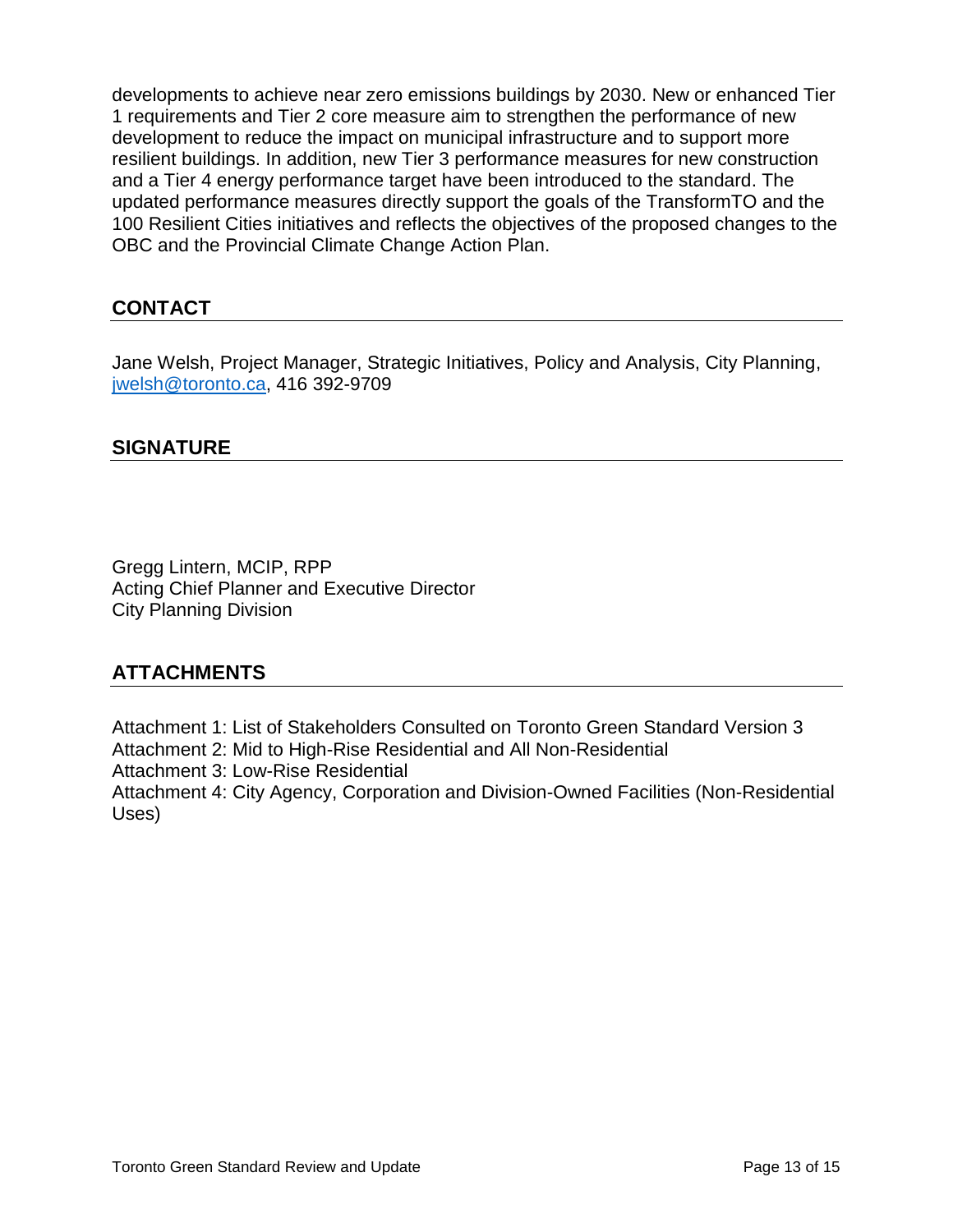# **Attachment 1: List of Stakeholders Consulted on Toronto Green Standard Version 3**

#### **Phase 1: Zero Emissions Building Framework**

#### **Advisory Committee**

Integral Group Minto Urban Communities Daniels Corporation **Tridel** WSP Canada Inc. Sustainable Buildings Canada Building Land and Development Association (BILD) RDH Building Science Diamond & Schmitt Architects BuildGreen Solutions, the Ministry of Municipal Affairs The Ministry of the Environment & Climate Change Waterfront Toronto The Atmospheric Fund REALpac EnerQuality Corporation Ryerson University Building Sciences, Department of Architecture

#### **Other Industry Experts**

MCW Provident Energy Management, now EQ Building Morrison Hershfield Inc. Cricket Energy Footprint 2030 District Quadrangle Architects RWDI Consulting Engineers & Scientists MMM Group University of Toronto, ALD Canada Green Building Council (CaGBC) local Chapter CaGBC National BC MMA (Building Code) Pembina Institute IBPSA-CANADA-GTHA (energy modelling association) Ministry of Municipal Affairs

#### **Phase 2: Toronto Green Standard Version 3**

Building Land and Development Association (BILD) Janet Rosenberg & Studio NAK Design Strategies Scot Torrance Landscape Architect/FORREC Quadrangle Architects ZAS Architects